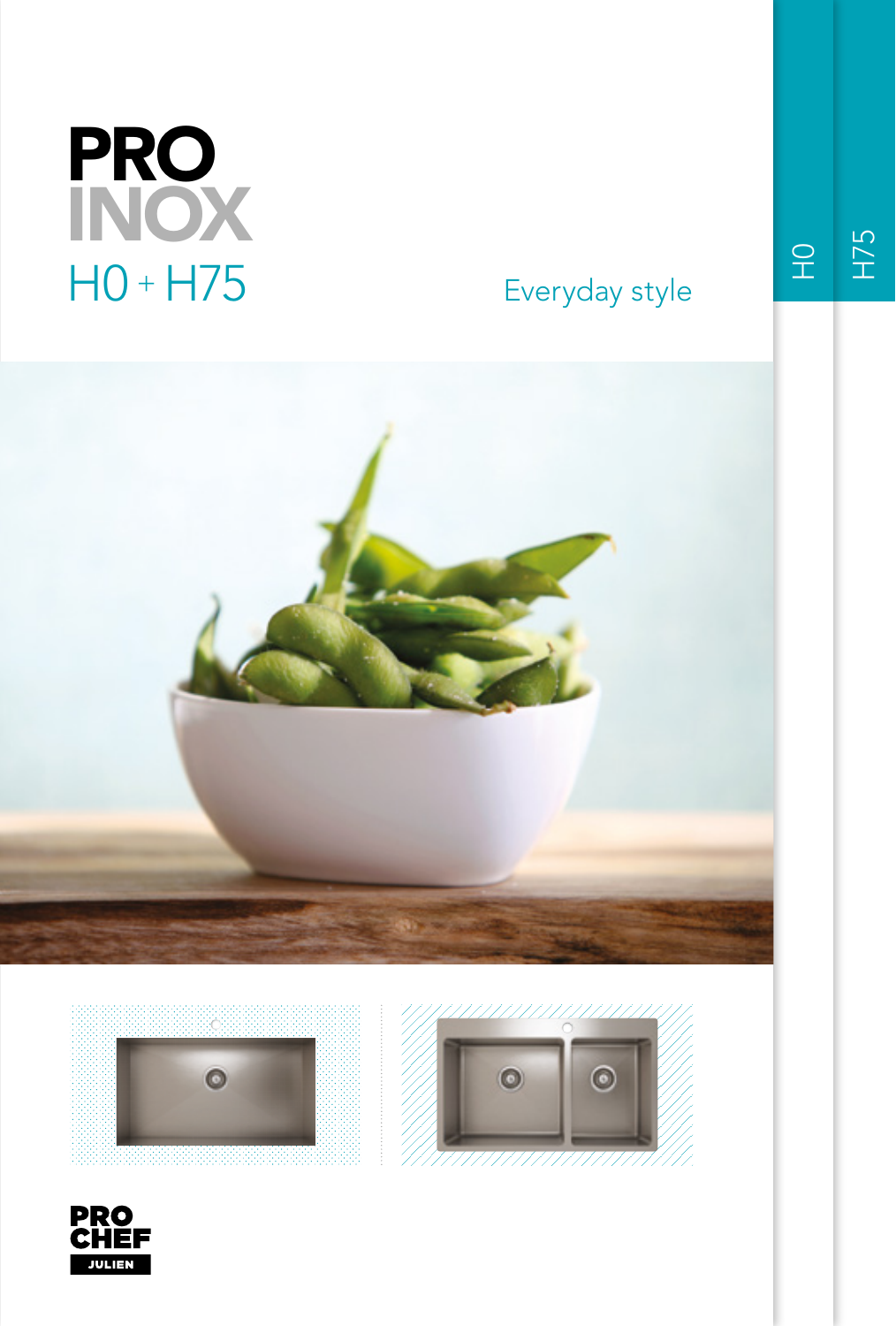## Stainless steel sink urban style

Uncompromising style > Your kitchen is as modern, bold, and avant-garde as you are? You need a sink with a fresh, urban look from the ProInox H0 collection. The sharp corners maximize space in the bowl, unlike standard models which tend to be rounded. If you like clean lines and minimalist designs, you'll love these brush finished, handcrafted sinks.



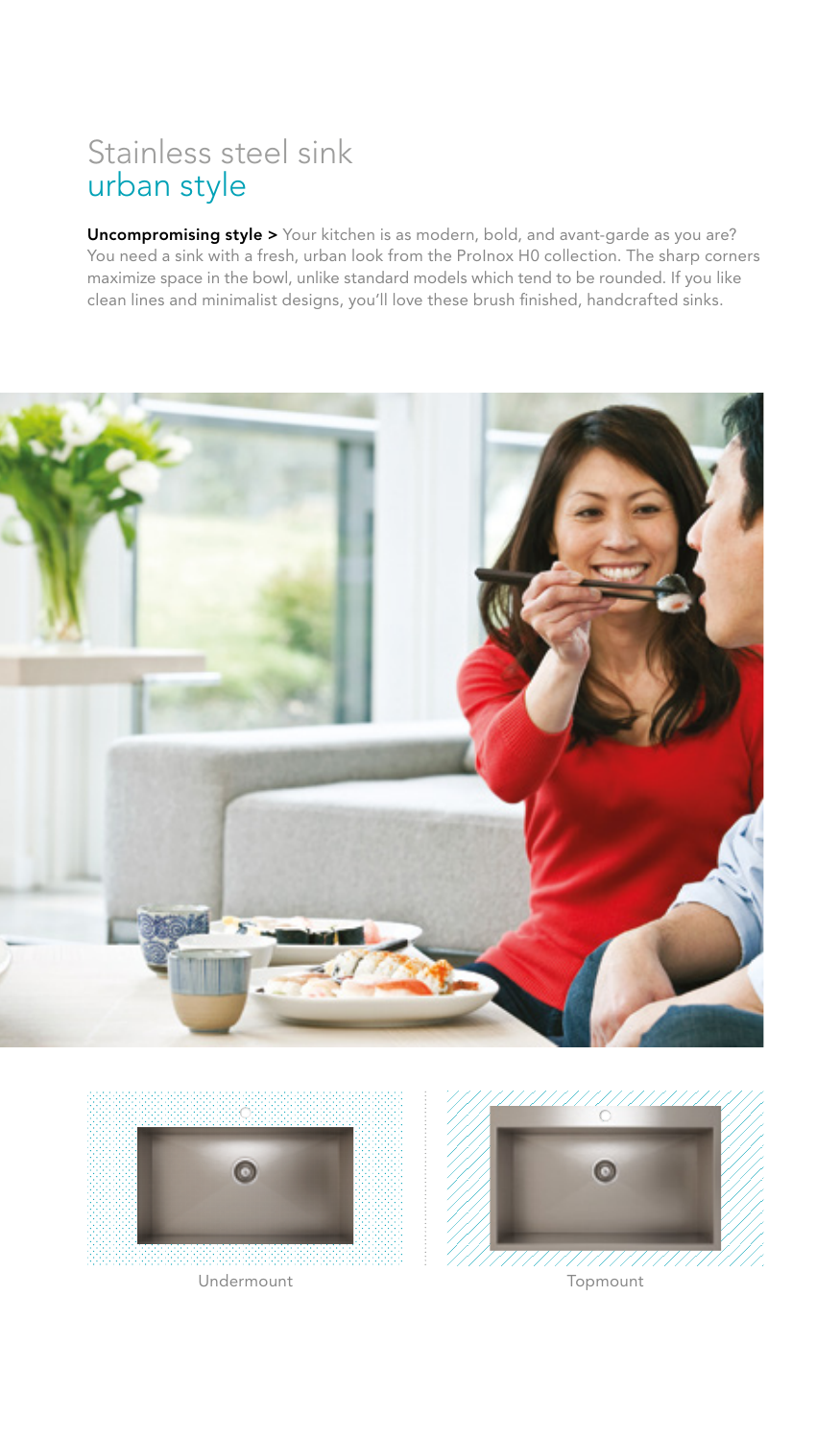# **PRO** INOX H0





## Undermount

#### Single bowl

| <b>CABINET1</b> | <b>BOWL</b>                    | <b>OVERALL</b>                 | <b>MODEL</b>  |
|-----------------|--------------------------------|--------------------------------|---------------|
| 21"             | $16" \times 16" \times 8"$     | $18" \times 18" \times 8"$     | IHO-US-18188  |
|                 | $16" \times 16" \times 10"$    | $18" \times 18" \times 10"$    | IH0-US-181810 |
| 27"             | $21" \times 16" \times 8"$     | $23" \times 18" \times 8"$     | IH0-US-23188  |
|                 | $21" \times 16" \times 10"$    | $23" \times 18" \times 10"$    | IHO-US-231810 |
| 30"             | $25" \times 16" \times 8"$     | $27" \times 18" \times 8"$     | IHO-US-27188  |
|                 | $25" \times 16" \times 10"$    | $27" \times 18" \times 10"$    | IH0-US-271810 |
| 36"             | $30'' \times 16'' \times 8''$  | $32'' \times 18'' \times 8''$  | IHO-US-32188  |
|                 | $30'' \times 16'' \times 10''$ | $32'' \times 18'' \times 10''$ | IH0-US-321810 |

#### Double bowl

| <b>CABINET<sup>1</sup></b> | <b>BOWLS</b>                                               |                                                             | <b>OVERALL</b>                 | <b>MODEL</b>  |
|----------------------------|------------------------------------------------------------|-------------------------------------------------------------|--------------------------------|---------------|
| 36"                        | $1.18" \times 16" \times 10"$ R $12" \times 16" \times 8"$ |                                                             | $33'' \times 18'' \times 10''$ | IHO-UR-331810 |
|                            | $1.15" \times 16" \times 8"$ R $15" \times 16" \times 8"$  |                                                             | $33" \times 18" \times 8"$     | IH0-UE-33188  |
|                            |                                                            | $1.15" \times 16" \times 10"$ R $15" \times 16" \times 10"$ | $33'' \times 18'' \times 10''$ | IHO-UE-331810 |

## **Topmount**

## Single bowl

| <b>CABINET1</b> | <b>BOWL</b>                   | <b>OVERALL</b>                | <b>MODEL</b> |
|-----------------|-------------------------------|-------------------------------|--------------|
| 21"             | $16" \times 16" \times 9"$    | $18" \times 20" \times 9"$    | IH0-TS-18209 |
| 24"             | $21" \times 16" \times 9"$    | $23" \times 20" \times 9"$    | IH0-TS-23209 |
| 30"             | $25" \times 16" \times 9"$    | $27" \times 20" \times 9"$    | IH0-TS-27209 |
| 33"             | $30'' \times 16'' \times 9''$ | $32'' \times 20'' \times 9''$ | IH0-TS-32209 |

### Double bowl

| <b>CABINET<sup>1</sup></b> BOWLS |                                                           |                  | <b>OVERALL</b>                | <b>MODEL</b> |
|----------------------------------|-----------------------------------------------------------|------------------|-------------------------------|--------------|
| -36"                             | $1.18" \times 16" \times 9"$                              | R 12" x 16" x 7" | $33" \times 20" \times 9"$    | IHO-TR-33209 |
|                                  | $1.15" \times 16" \times 9"$ R $15" \times 16" \times 9"$ |                  | $33'' \times 20'' \times 9''$ | IH0-TF-33209 |

(1) Minimum cabinet width; please check with cabinet manufacturer.



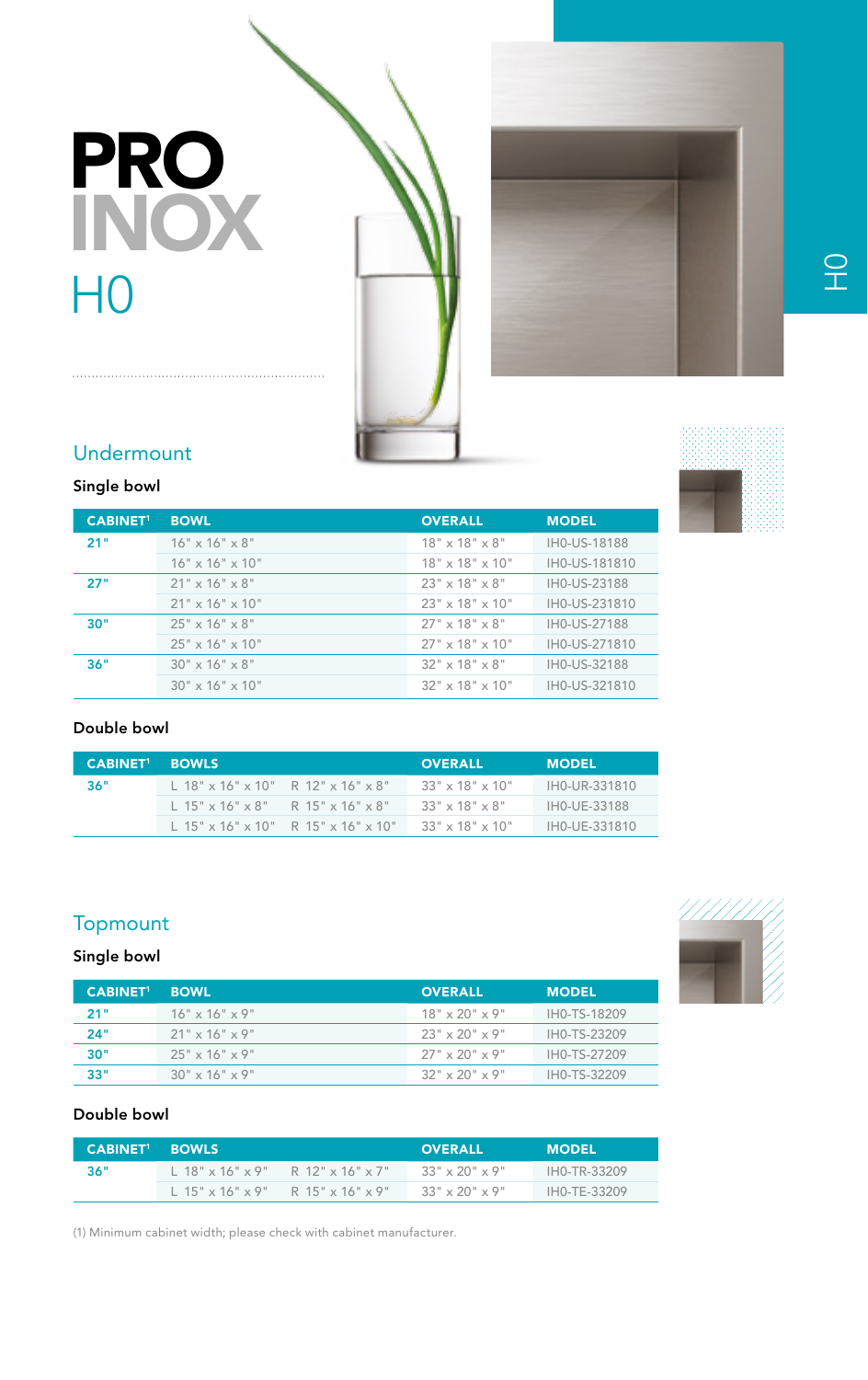## Stainless steel sink contemporary style

**Style and function combined >** Your kitchen is a place for exploring and having fun. It has to fit with the active life you lead, but absolutely not at the expense of style. A contemporary sink from the ProInox H75 collection is the perfect solution. With straight walls and slightly rounded corners, these handcrafted sinks are a breeze to clean.





Undermount Topmount

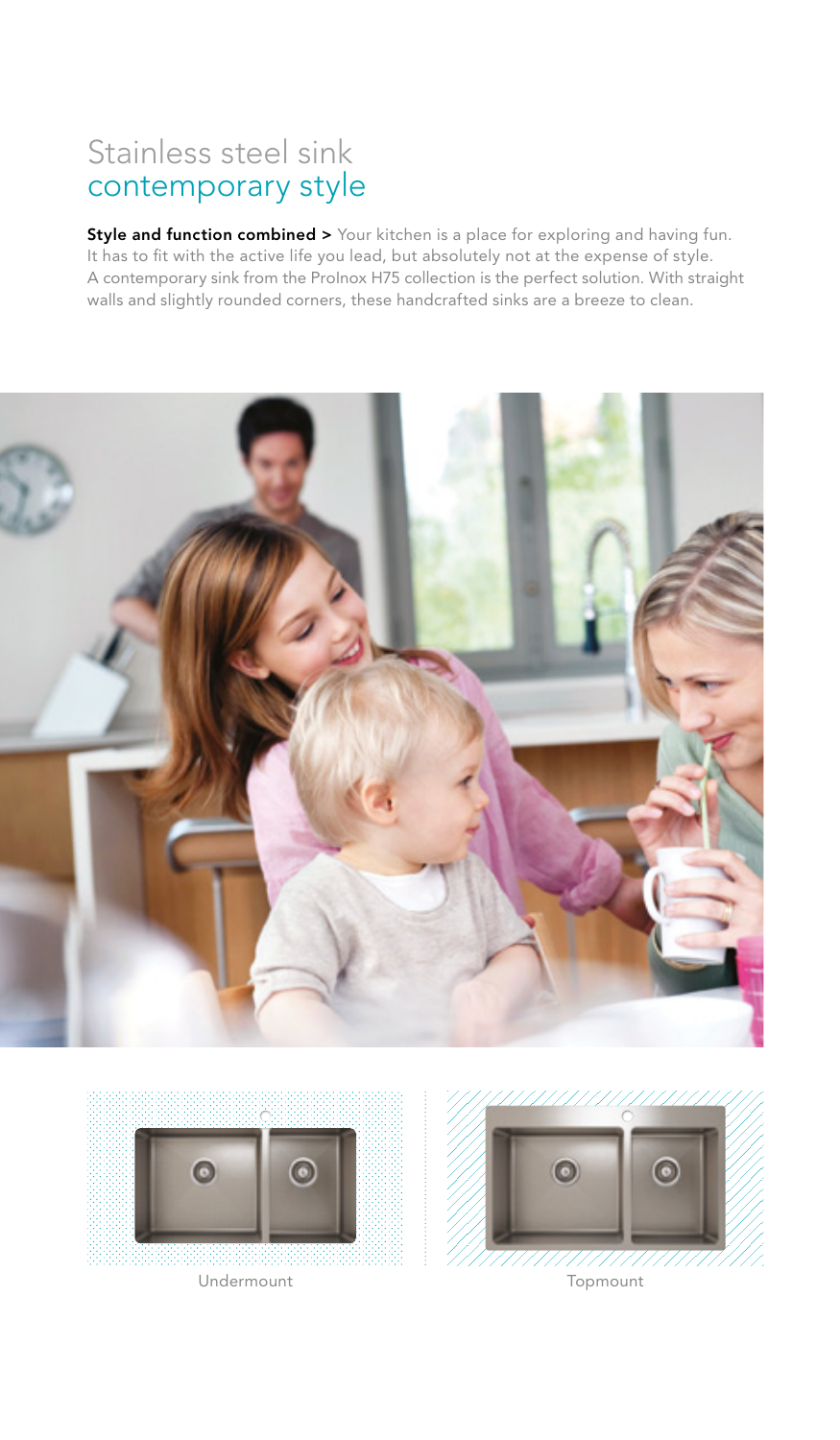# **PRO** INOX H75

. . . . . . . . . . . . . . . . . . . .



## Undermount

#### Single bowl

| <b>CABINET1</b> | <b>BOWL</b>                    | <b>OVERALL</b>              | <b>MODEL</b>   |
|-----------------|--------------------------------|-----------------------------|----------------|
| 21"             | $16" \times 16" \times 8"$     | $18" \times 18" \times 8"$  | IH75-US-18188  |
|                 | $16" \times 16" \times 10"$    | $18" \times 18" \times 10"$ | IH75-US-181810 |
| 27"             | $21" \times 16" \times 8"$     | $23" \times 18" \times 8"$  | IH75-US-23188  |
|                 | $21" \times 16" \times 10"$    | $23" \times 18" \times 10"$ | IH75-US-231810 |
| 30"             | $25" \times 16" \times 8"$     | $27''$ x 18" x 8"           | IH75-US-27188  |
|                 | $25" \times 16" \times 10"$    | $27" \times 18" \times 10"$ | IH75-US-271810 |
| 33"             | $27" \times 16" \times 8"$     | $29" \times 18" \times 8"$  | IH75-US-29188  |
|                 | $27" \times 16" \times 10"$    | 29" x 18" x 10"             | IH75-US-291810 |
| 36"             | $30'' \times 16'' \times 8''$  | $32''$ x $18''$ x $8''$     | IH75-US-32188  |
|                 | $30'' \times 16'' \times 10''$ | $32" \times 18" \times 10"$ | IH75-US-321810 |

## Double bowl

| <b>CABINET1</b> | <b>BOWLS</b>                                                                                                      |                                                             | <b>OVERALL</b>                 | <b>MODEL</b>   |
|-----------------|-------------------------------------------------------------------------------------------------------------------|-------------------------------------------------------------|--------------------------------|----------------|
| 33"             | $\lfloor 14^{\circ} \times 16^{\circ} \times 8^{\circ} \rfloor$ R $14^{\circ} \times 16^{\circ} \times 8^{\circ}$ |                                                             | $31" \times 18" \times 8"$     | IH75-UE-31188  |
| 36"             | $1.18" \times 16" \times 10"$ R $12" \times 16" \times 8"$                                                        |                                                             | $33'' \times 18'' \times 10''$ | IH75-UR-331810 |
|                 | $1.15" \times 16" \times 8"$ R $15" \times 16" \times 8"$                                                         |                                                             | $33" \times 18" \times 8"$     | IH75-UE-33188  |
|                 |                                                                                                                   | $1.15" \times 16" \times 10"$ R $15" \times 16" \times 10"$ | $33'' \times 18'' \times 10''$ | IH75-UE-331810 |

## **Topmount**

### Single bowl

| <b>CABINET1</b> | <b>BOWL</b>                   | <b>OVERALL</b>                | <b>MODEL</b>  |
|-----------------|-------------------------------|-------------------------------|---------------|
| 21"             | $16" \times 16" \times 9"$    | $18" \times 20" \times 9"$    | IH75-TS-18209 |
| 24"             | $21" \times 16" \times 9"$    | $23" \times 20" \times 9"$    | IH75-TS-23209 |
| 30"             | $25" \times 16" \times 9"$    | $27" \times 20" \times 9"$    | IH75-TS-27209 |
| 33"             | $30'' \times 16'' \times 9''$ | $32'' \times 20'' \times 9''$ | IH75-TS-32209 |

## Double bowl

| <b>CABINET1</b> | <b>BOWLS</b>                 |                  | <b>OVERALL</b>                | <b>MODEL</b>  |
|-----------------|------------------------------|------------------|-------------------------------|---------------|
| 33"             | $1.14" \times 16" \times 9"$ | R 14" x 16" x 9" | $31'' \times 20'' \times 9''$ | IH75-TF-31209 |
| 36"             | $1.18" \times 16" \times 9"$ | R 12" x 16" x 7" | $33'' \times 20'' \times 9''$ | IH75-TR-33209 |
|                 | L 15" x 16" x 9"             | R 15" x 16" x 9" | $33'' \times 20'' \times 9''$ | IH75-TF-33209 |

(1) Minimum cabinet width; please check with cabinet manufacturer.

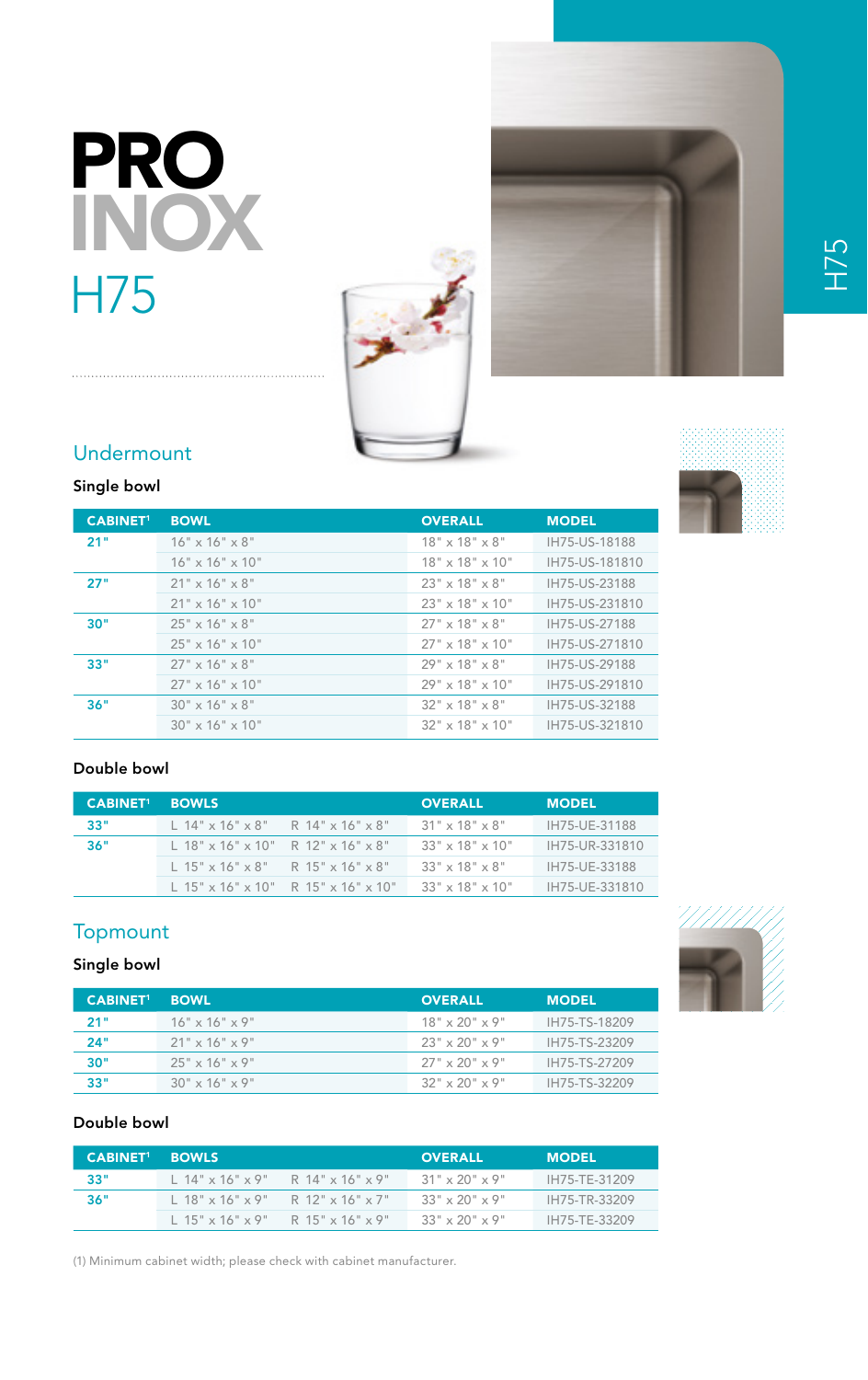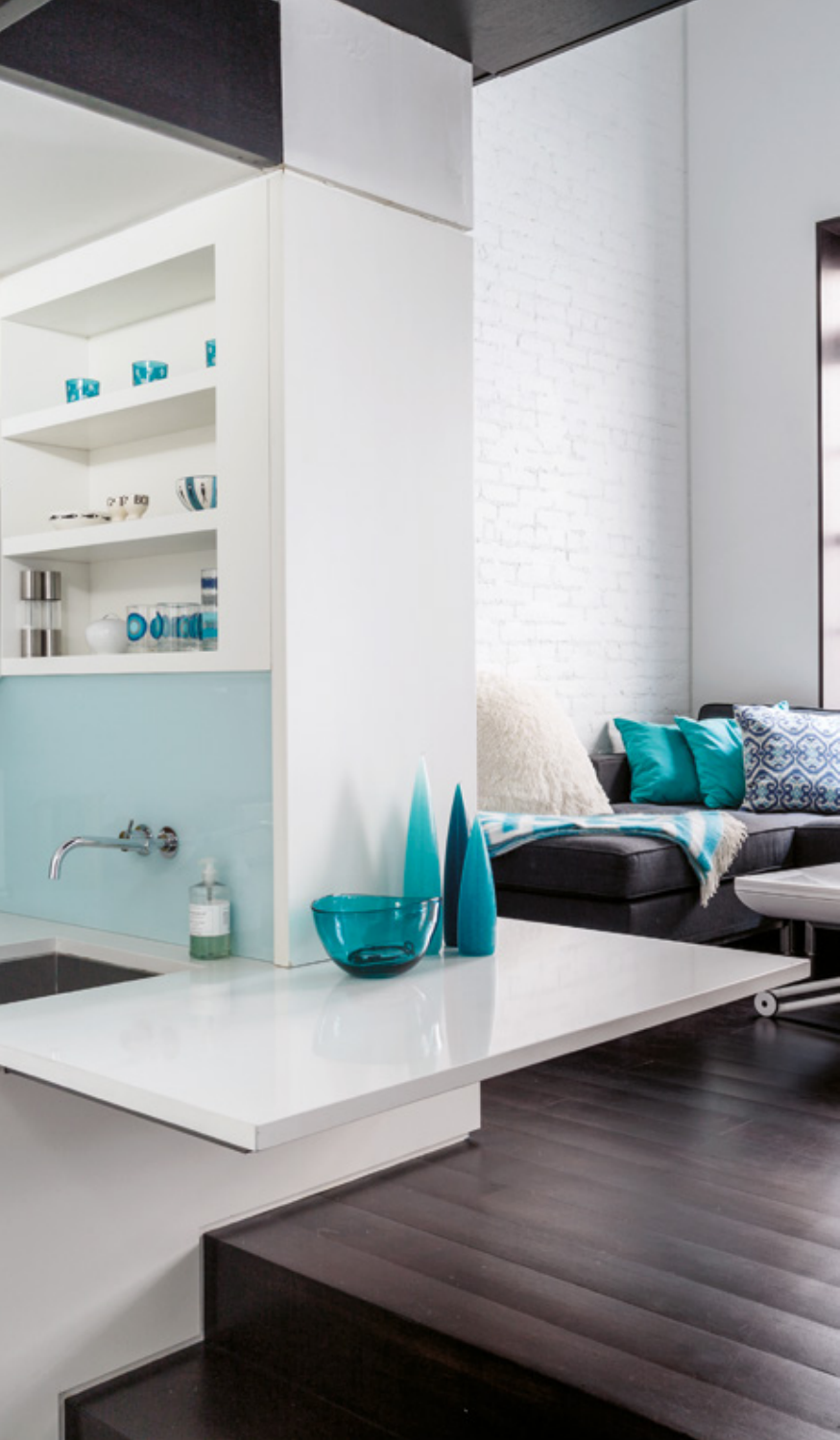## Must-have accessories



### Stainless steel strainer

All our bowls are delivered with a matching stainless steel strainer.





A grid is a must-have to protect your sink from being scratched by dishes and cutlery.



#### Colander

Our durable stainless steel colanders are the perfect, hygienic way to drain pasta or rinse food directly over the sink.



Cutting board

Free up your counter and create additional workspace with our solid cutting boards specially designed to fit over your sink.